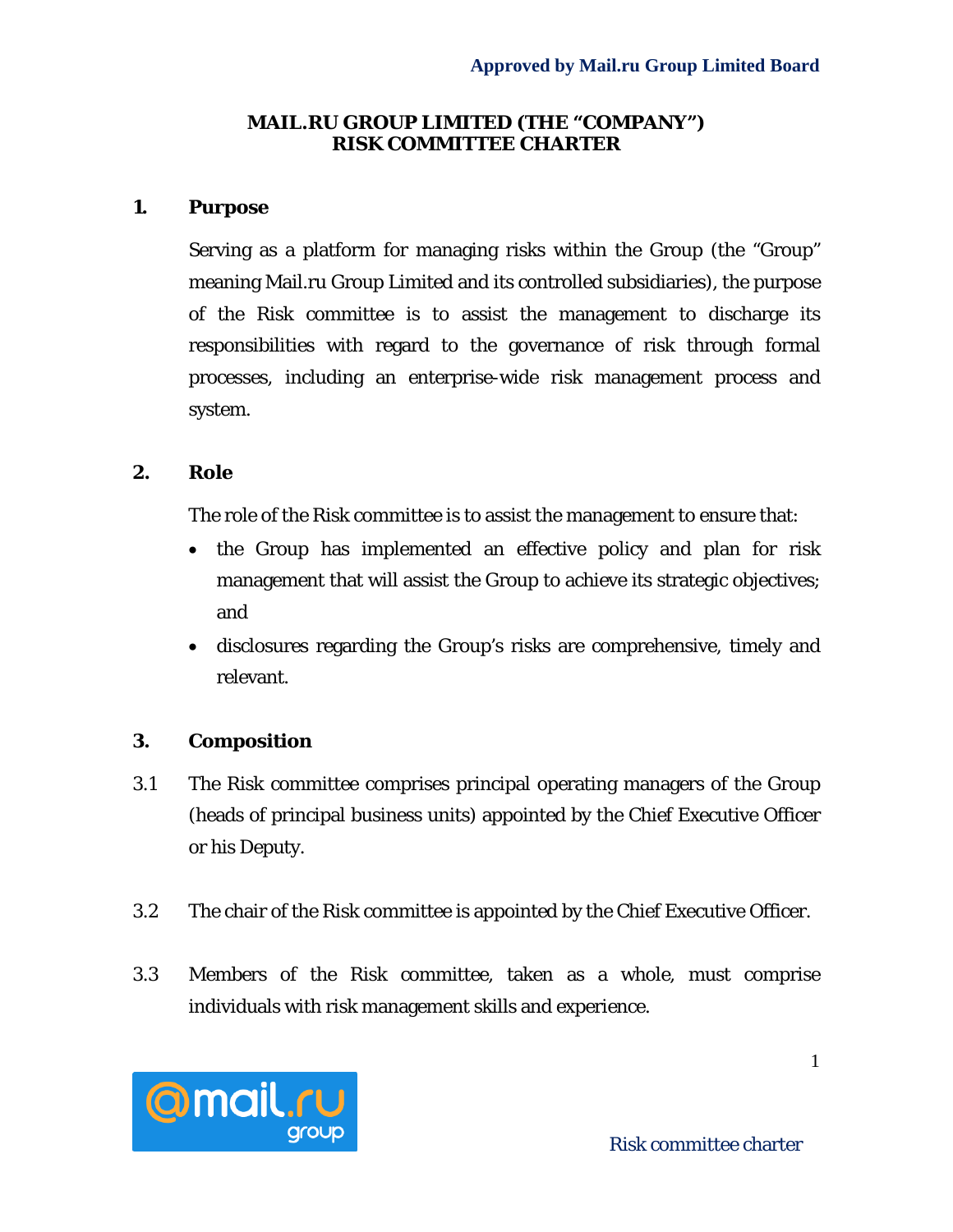3.4 Senior managers responsible for the various areas of risk management attend meetings by invitation.

# **4. Meetings**

- 4.1 The meetings of the Risk committee are regulated by this Charter.
- 4.2 Meetings of the Risk committee may take place as and when required. However, the Risk committee must meet at least quarterly. Attendance may be by teleconference.
- 4.3 The quorum of the Risk committee is a majority of members.
- 4.4 The chair of the Risk committee regularly reports to the Chief Executive Officer and to the Audit committee. Such reports may be verbal or in writing. The Audit committee may require the risk management topics to be a standing point of the Audit committee meetings and require the chair of the Risk committee to be present at the Audit committee meetings.

# **5. Responsibilities**

The Risk committee's responsibilities are to:

- 5.1 Subject to approval of the Audit committee sets the risk appetite for the Group as a whole.
- 5.2 Monitor implementation of the risk policy and plan, ensuring that an appropriate enterprise-wide risk management system and process is in place with adequate and effective risk management processes that include strategy, ethics, operations, reporting, compliance, IT and sustainability.